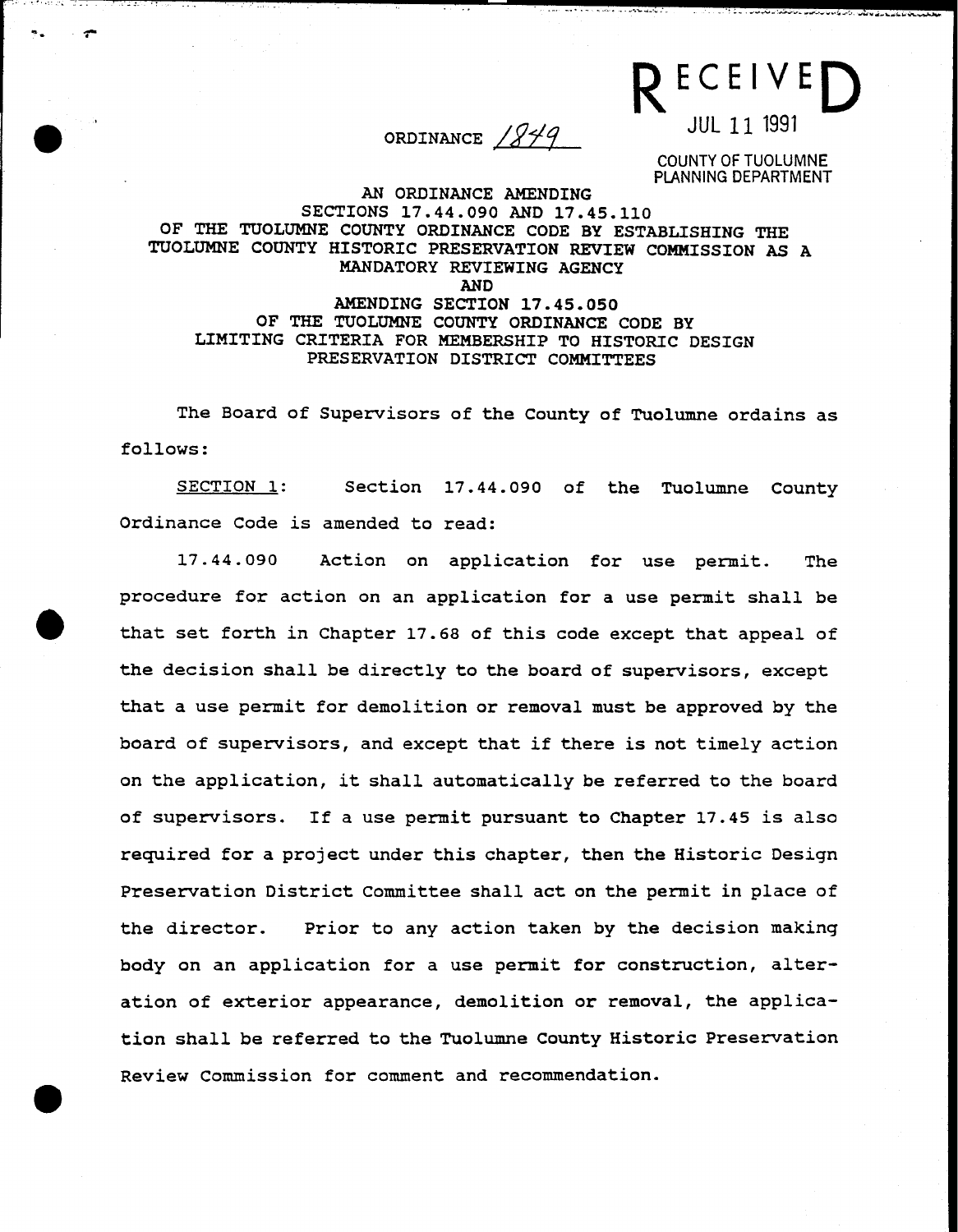SECTION 2: Section 17.45.110 of the Tuolumne County Ordinance Code is amended to read:

.-\_o\_c,:c "c., "".~!, ...~.,.:~ :.~~-.;v !

17.45.110 Action on application for use permit.

..

**9** 

A. The procedure for action on an application for a use permit shall be that set forth in Chapter 17.68 of this code except that the district committee shall act in the place of the director, except that appeal of the action of the district committee shall be directly to the board of supervisors, and except that if there is not timely action on the application, it shall automatically be referred to the board of supervisors. Prior to any action taken by the decision making body, the application shall be referred to the Tuolumne County Historic Preservation Review Commission for comment and recommendation.

B. Notwithstanding subsection A, appeal of any decision of the Jamestown Design Review Committee acting as the district committee shall be made in accordance with the appeals procedure outlined in Section 17.68.130.

SECTION 3: Section 17.45.050 of the Tuolumne County Ordinance Code is amended to read:

17.45.050 District committee.

A. For each district the board of supervisors shall establish a district committee appointed by the board of supervisors consisting of five voting members as follows:

1. Four (4) members who reside within the boundaries of the area containing the district as established by the board of supervisors.

- -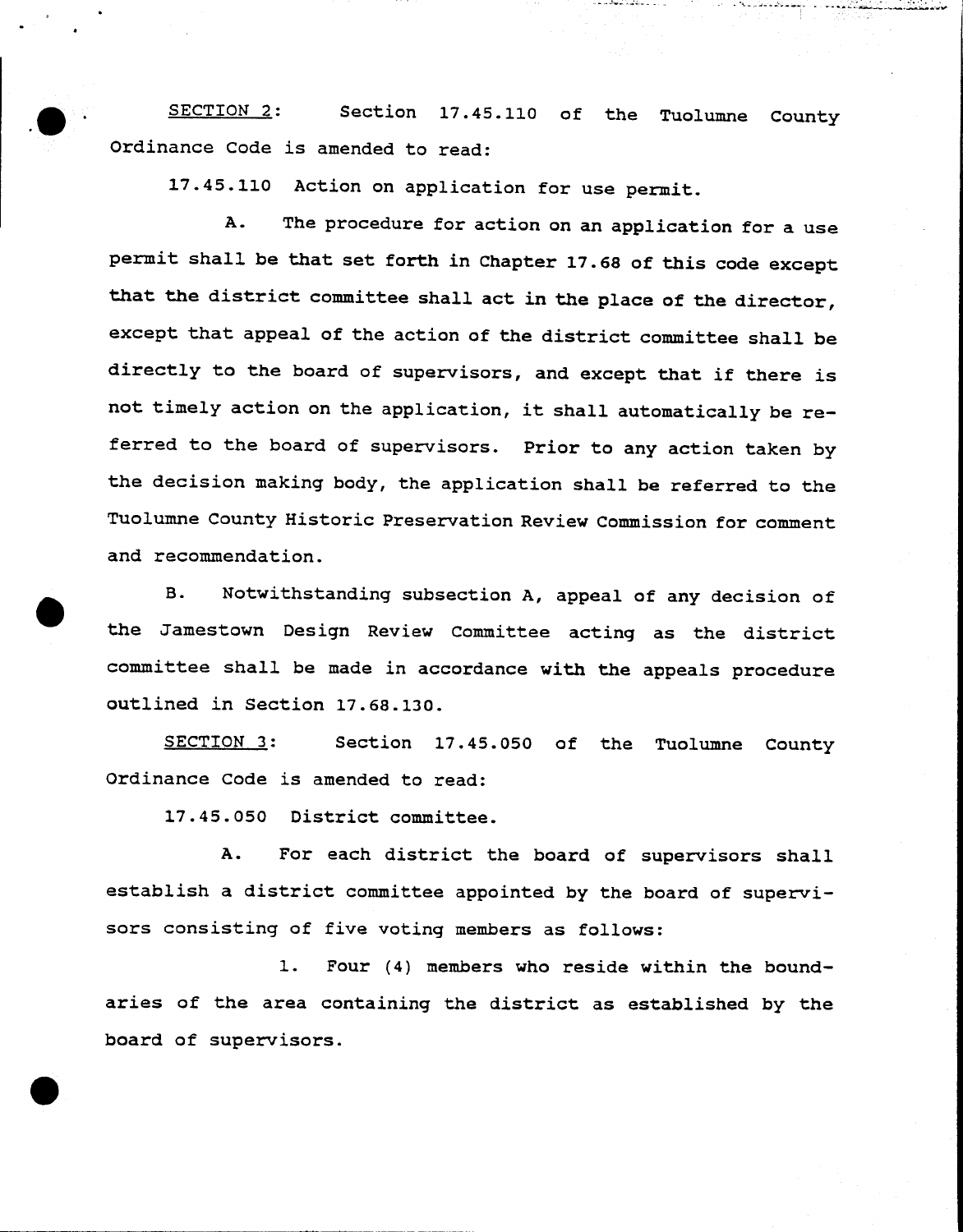2. One (1) member who is a member of a county recognized historical society and is nominated by that society. Voting members shall declare a disqualification when there is a conflict of interest. Renters or lessees may not vote on a project proposed by their landlord or lessor.

 $\bullet$  ,  $\bullet$  ,  $\bullet$  ,  $\bullet$ 

المساحقة بالخا

المتواطئ الأعارف والمتوا

..

B. The board of supervisors may appoint one or more nonvoting members who shall serve at the pleasure of the board and shall possess appropriate qualifications including but not limited to:

1. One licensed architect or building designer; or

'

2. One licensed structural or civil engineer; or

3. One person specially qualified by reason of training or experience in historical structural rehabilitation.

C. Terms of the members of the district committee shall be for a period of four years. To provide for staggered terms, two members of the first appointed committee shall be appointed for two years. The two-year office holders shall be determined by lot.

D. Notwithstanding the foregoing, the Jamestown Design Review Committee established pursuant to Chapter 2.36 shall perform all responsibilities of the district committee for those Historic Design Preservation (HOP) districts established within the Jamestown Area Plan boundaries.

SECTION 4: All Ordinances of the County of Tuolumne or portions thereof in conflict herewith are hereby repealed.

SECTION 5: If any provision of the Ordinance or the application thereof to any person or circumstances is for any reason held invalid, such invalidity shall not affect other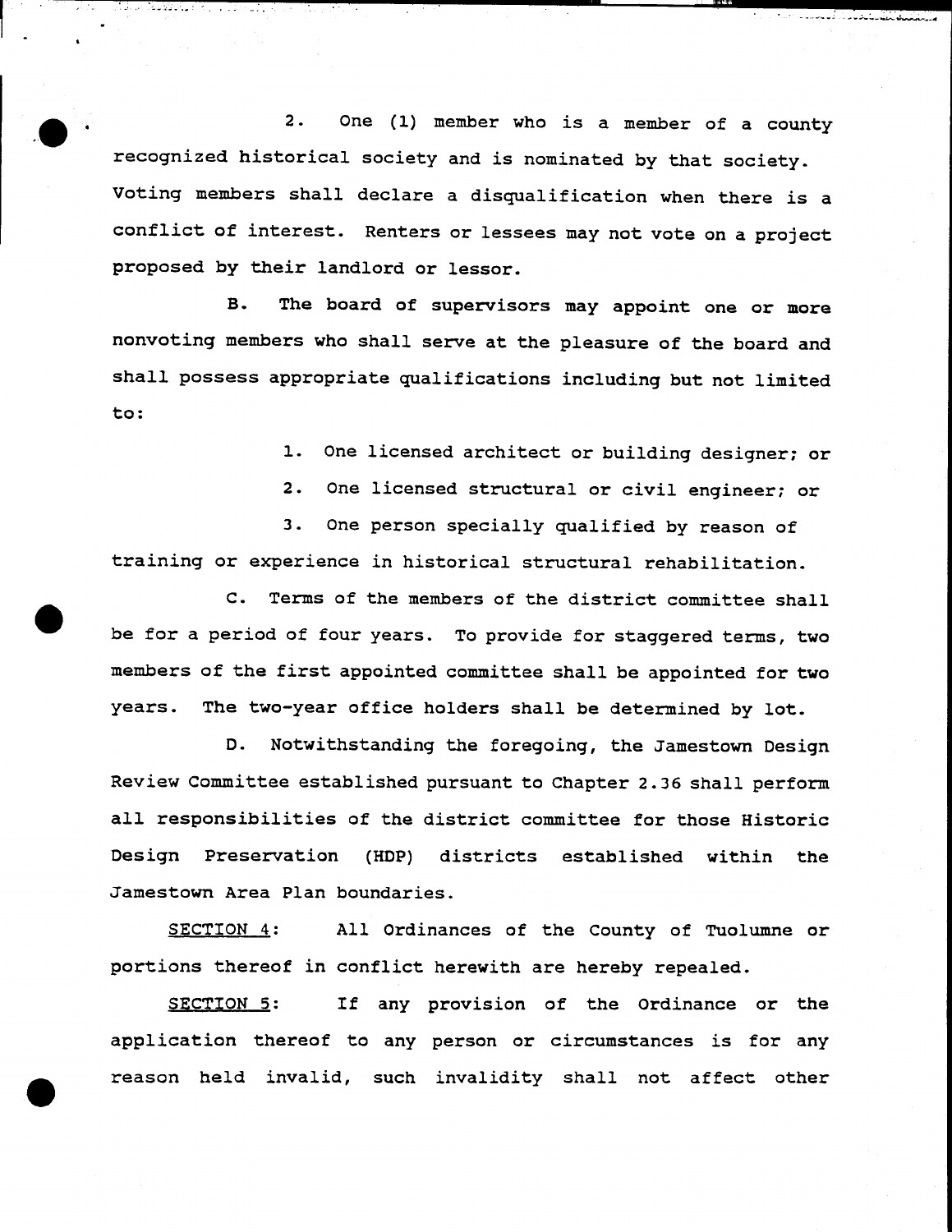provisions or applications of the Ordinance which can be given effect without the invalid provisions or applications thereof, and to this end the provisions of this Ordinance are severable.

..111- L :"l"::':j; \_.."~,,w;.~-~.;

.~:~l;.;o;;;;:",'.

. -

SECTION 6: This Ordinance shall take effect thirty (30) days after its adoption. The Clerk of the Board of Supervisors is hereby authorized and directed to publish a summary of this ordinance in the Union Democrat, a newspaper of general circulation printed and published in the County of Tuolumne, State of California, prior to fifteen (15) days after its passage.